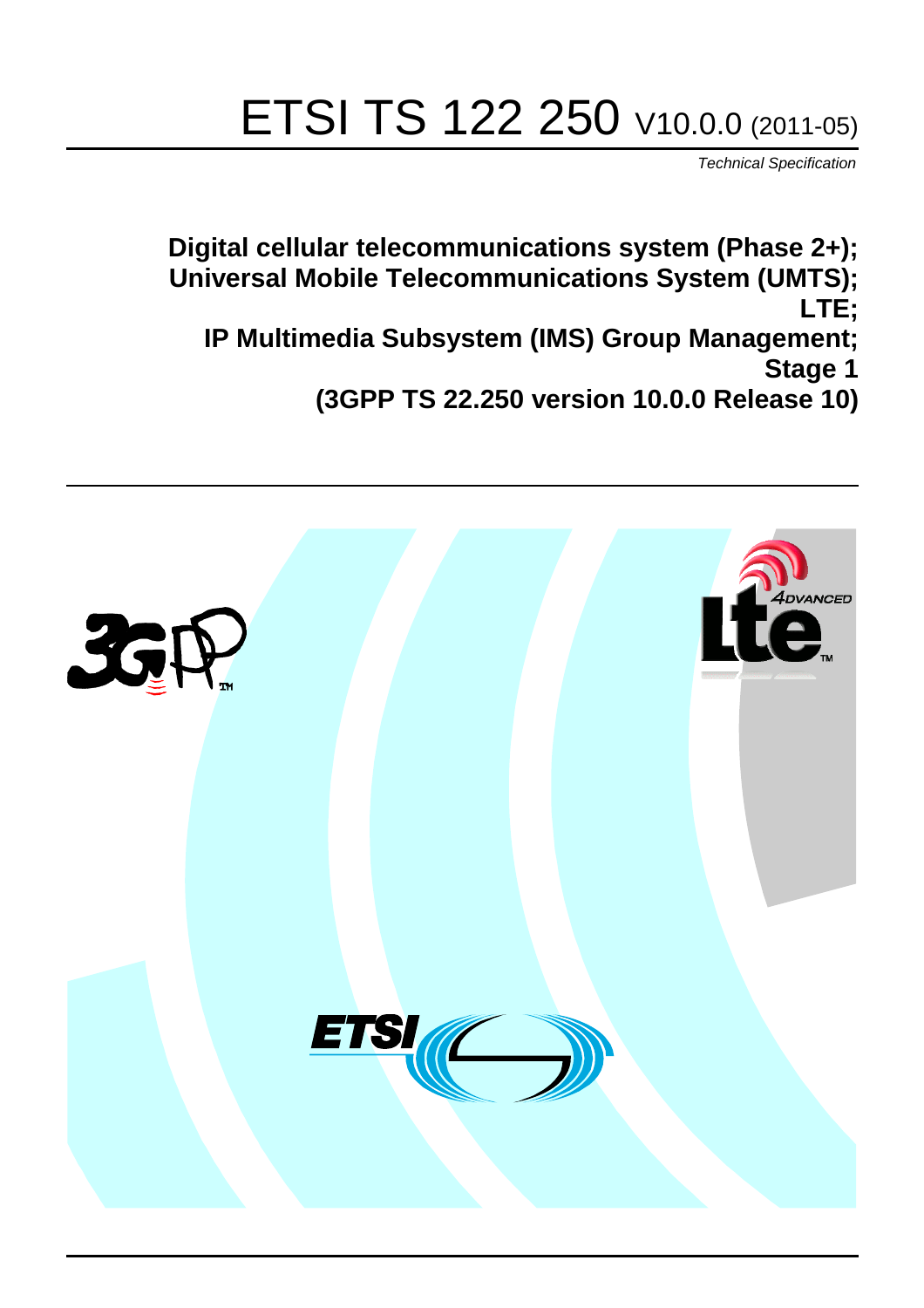Reference RTS/TSGS-0122250va00

> Keywords GSM, LTE, UMTS

#### *ETSI*

#### 650 Route des Lucioles F-06921 Sophia Antipolis Cedex - FRANCE

Tel.: +33 4 92 94 42 00 Fax: +33 4 93 65 47 16

Siret N° 348 623 562 00017 - NAF 742 C Association à but non lucratif enregistrée à la Sous-Préfecture de Grasse (06) N° 7803/88

#### *Important notice*

Individual copies of the present document can be downloaded from: [http://www.etsi.org](http://www.etsi.org/)

The present document may be made available in more than one electronic version or in print. In any case of existing or perceived difference in contents between such versions, the reference version is the Portable Document Format (PDF). In case of dispute, the reference shall be the printing on ETSI printers of the PDF version kept on a specific network drive within ETSI Secretariat.

Users of the present document should be aware that the document may be subject to revision or change of status. Information on the current status of this and other ETSI documents is available at <http://portal.etsi.org/tb/status/status.asp>

If you find errors in the present document, please send your comment to one of the following services: [http://portal.etsi.org/chaircor/ETSI\\_support.asp](http://portal.etsi.org/chaircor/ETSI_support.asp)

#### *Copyright Notification*

No part may be reproduced except as authorized by written permission. The copyright and the foregoing restriction extend to reproduction in all media.

> © European Telecommunications Standards Institute 2011. All rights reserved.

**DECT**TM, **PLUGTESTS**TM, **UMTS**TM, **TIPHON**TM, the TIPHON logo and the ETSI logo are Trade Marks of ETSI registered for the benefit of its Members.

**3GPP**TM is a Trade Mark of ETSI registered for the benefit of its Members and of the 3GPP Organizational Partners. **LTE**™ is a Trade Mark of ETSI currently being registered

for the benefit of its Members and of the 3GPP Organizational Partners.

**GSM**® and the GSM logo are Trade Marks registered and owned by the GSM Association.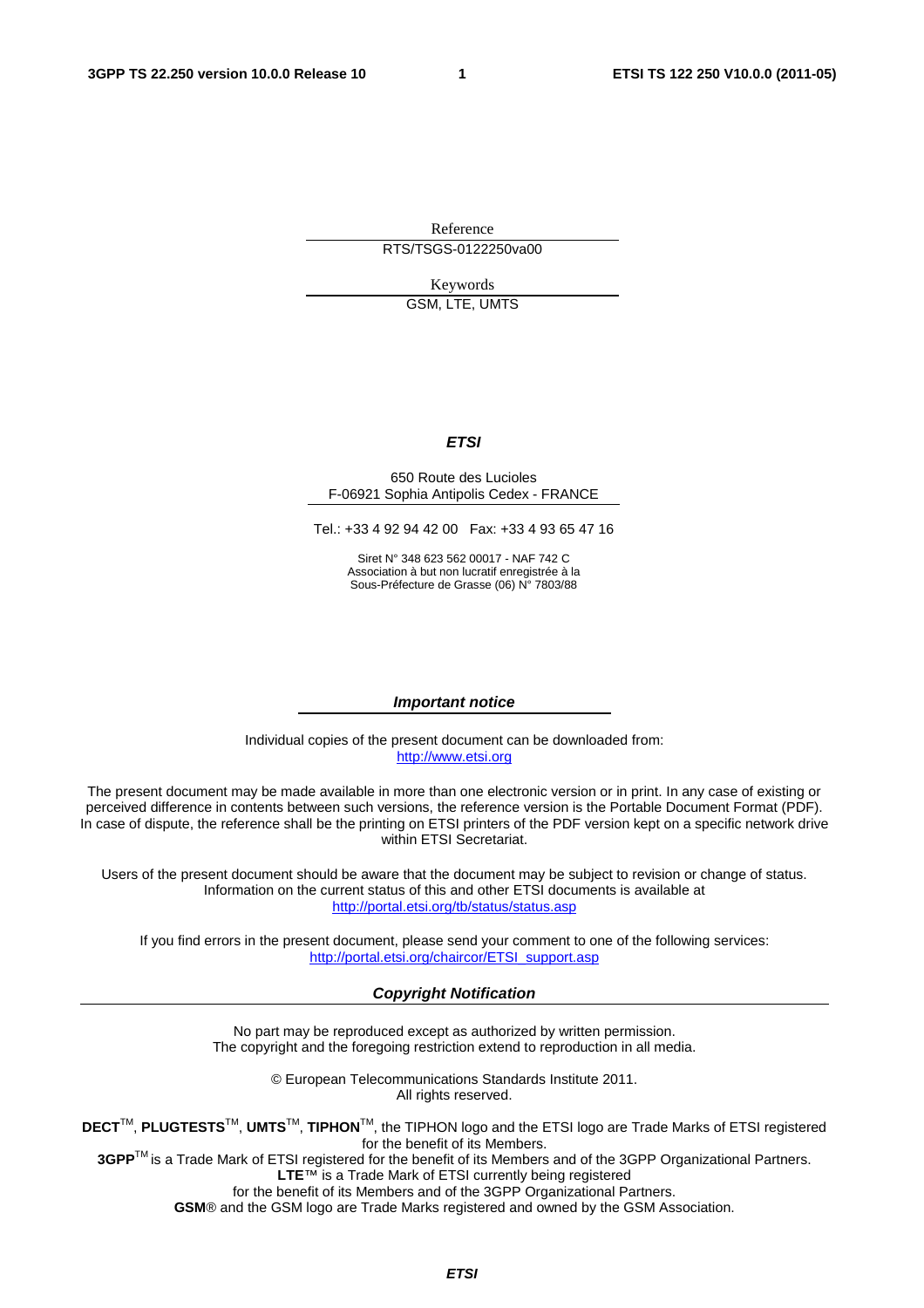# Intellectual Property Rights

IPRs essential or potentially essential to the present document may have been declared to ETSI. The information pertaining to these essential IPRs, if any, is publicly available for **ETSI members and non-members**, and can be found in ETSI SR 000 314: *"Intellectual Property Rights (IPRs); Essential, or potentially Essential, IPRs notified to ETSI in respect of ETSI standards"*, which is available from the ETSI Secretariat. Latest updates are available on the ETSI Web server [\(http://webapp.etsi.org/IPR/home.asp\)](http://webapp.etsi.org/IPR/home.asp).

Pursuant to the ETSI IPR Policy, no investigation, including IPR searches, has been carried out by ETSI. No guarantee can be given as to the existence of other IPRs not referenced in ETSI SR 000 314 (or the updates on the ETSI Web server) which are, or may be, or may become, essential to the present document.

# Foreword

This Technical Specification (TS) has been produced by ETSI 3rd Generation Partnership Project (3GPP).

The present document may refer to technical specifications or reports using their 3GPP identities, UMTS identities or GSM identities. These should be interpreted as being references to the corresponding ETSI deliverables.

The cross reference between GSM, UMTS, 3GPP and ETSI identities can be found under [http://webapp.etsi.org/key/queryform.asp.](http://webapp.etsi.org/key/queryform.asp)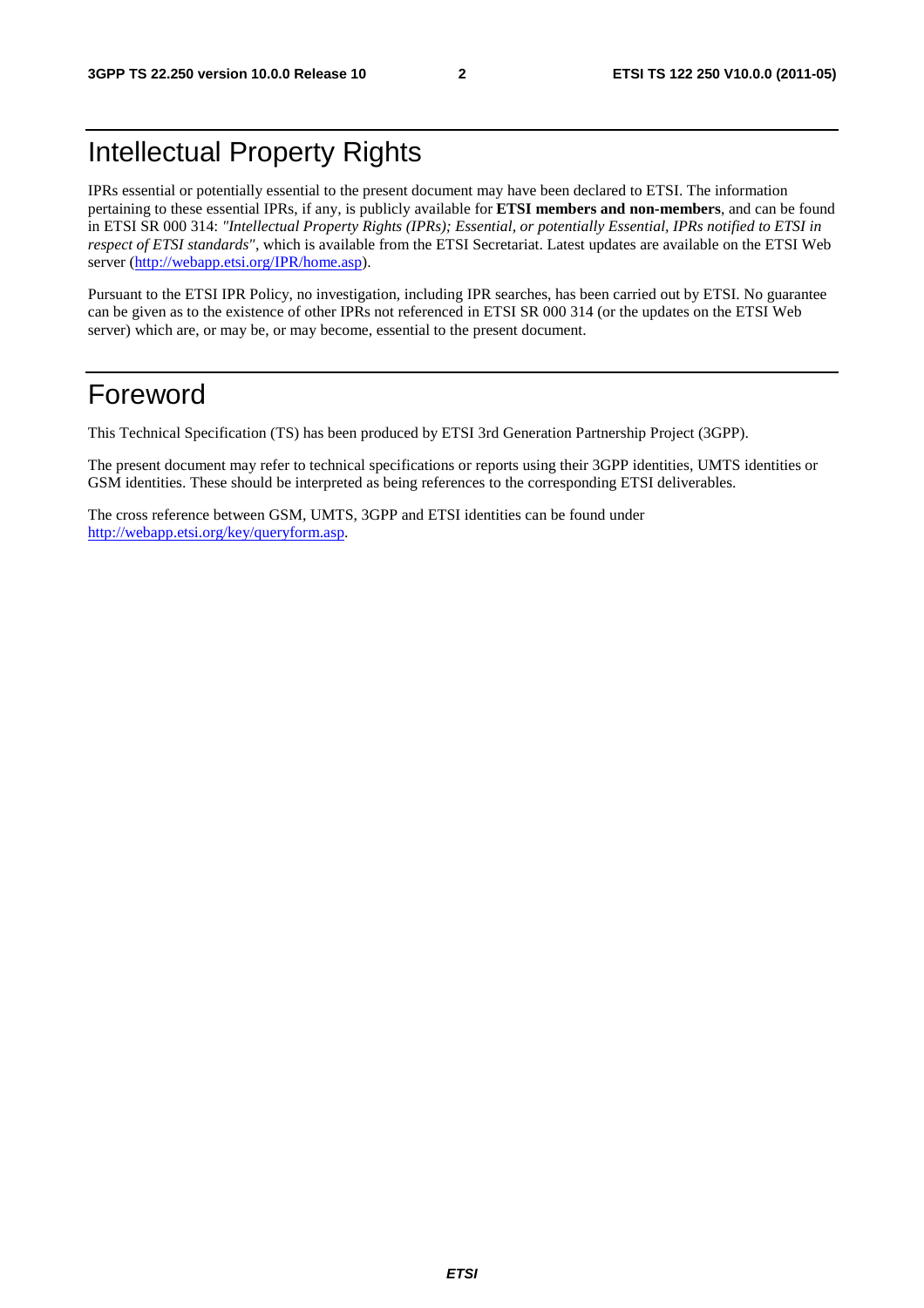$\mathbf{3}$ 

# Contents

| 1                                    |  |  |  |  |  |  |
|--------------------------------------|--|--|--|--|--|--|
| 2<br>3.2                             |  |  |  |  |  |  |
| 4<br>4.1                             |  |  |  |  |  |  |
| 5<br>5.1<br>5.2<br>5.3<br>5.4<br>5.5 |  |  |  |  |  |  |
| 6                                    |  |  |  |  |  |  |
|                                      |  |  |  |  |  |  |
| <b>Annex A (informative):</b>        |  |  |  |  |  |  |
|                                      |  |  |  |  |  |  |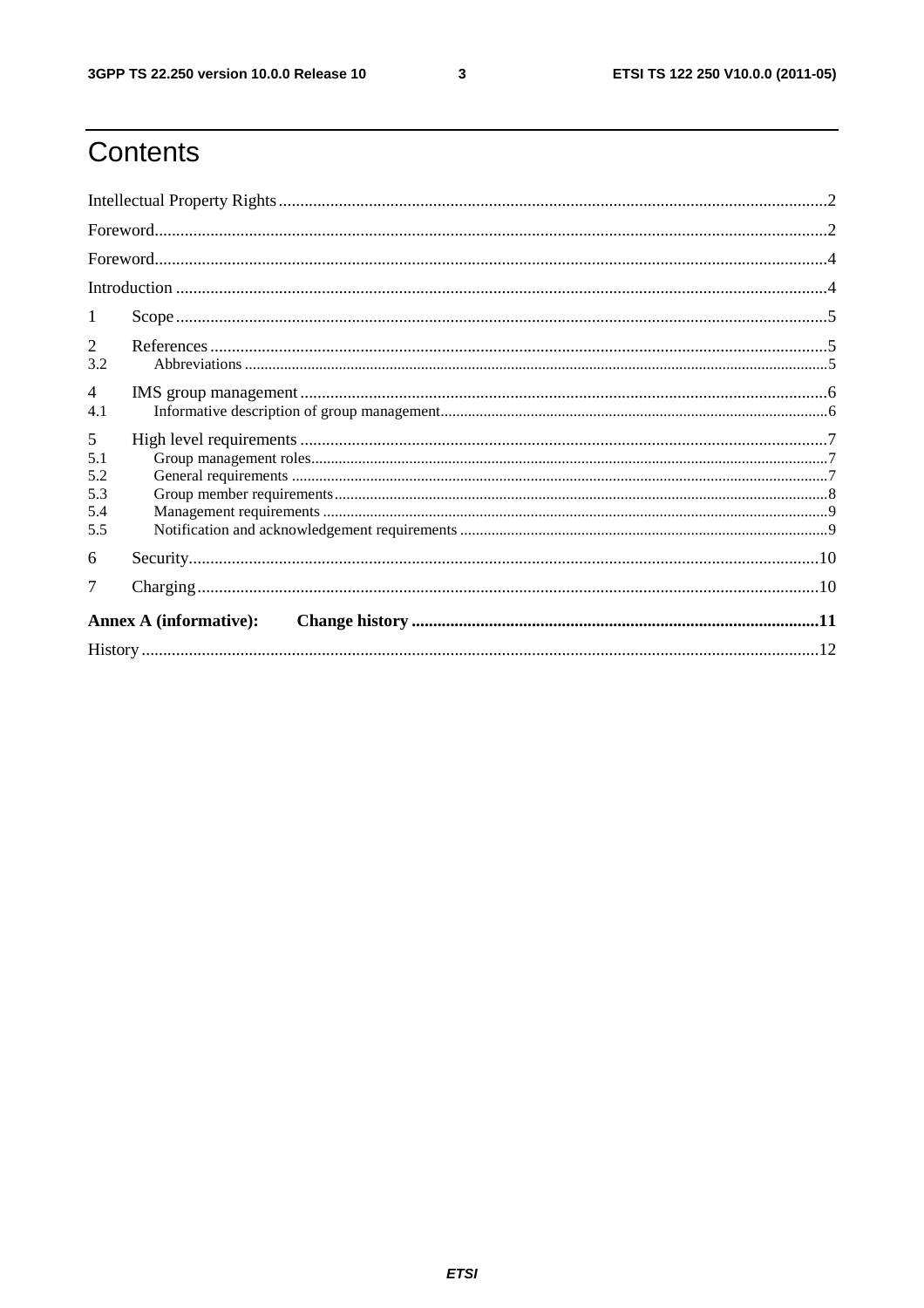# Foreword

This Technical Specification has been produced by the 3<sup>rd</sup> Generation Partnership Project (3GPP).

The contents of the present document are subject to continuing work within the TSG and may change following formal TSG approval. Should the TSG modify the contents of the present document, it will be re-released by the TSG with an identifying change of release date and an increase in version number as follows:

Version x.y.z

where:

- x the first digit:
	- 1 presented to TSG for information;
	- 2 presented to TSG for approval;
	- 3 or greater indicates TSG approved document under change control.
- y the second digit is incremented for all changes of substance, i.e. technical enhancements, corrections, updates, etc.
- z the third digit is incremented when editorial only changes have been incorporated in the document.

# Introduction

This Technical Specification defines the requirements for the support of IP Multimedia Subsystem (IMS) group management capability. IMS group management capability provides a possibility to manage network based groups. IMS group management allows defining different roles and rights to the members of a group, defining group level information and properties, etc.

The IMS group management is a generic capability that can be utilised together with several different services. Some examples of the services that can use IMS group management are

- Presence service

Presentity has a control of who is able to see his presence information. The control is carried out via access control lists, which can be managed with IMS group management. Number of presentities can be subscribed via a list of presentities. The list can be managed with IMS group management.

**Chat** 

Administrator of the chat is able to control users that are allowed to participate in the chat. The control is carried out via access control lists, which can be managed with IMS group management.

Messaging

In messaging the server may be able to distribute the messages to several recipients based on the delivery list. The content of the delivery list can be managed with IMS group management.

The above examples show only very limited set of possibilities where IMS group management can be utilised. The use of IMS group management is not restricted to these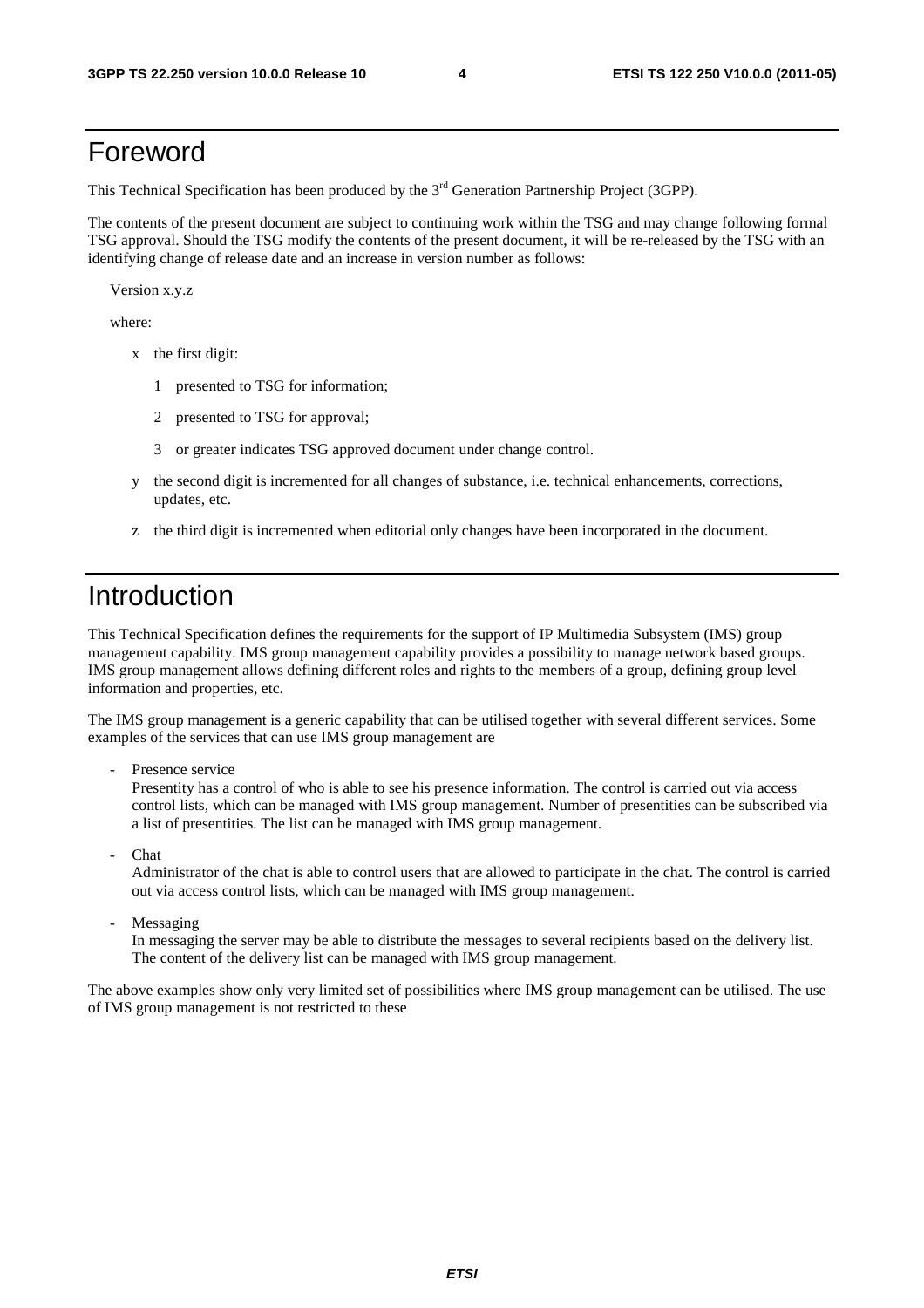# 1 Scope

The present document defines the stage one description of the IMS group management. Stage one is the set of requirements which shall be supported for the provision of IMS group management, seen primarily from the subscribers' and service providers' points of view.

The TS includes information applicable to network operator, service provider, terminal and network manufacturer.

Additional functionalities not documented in the TS are considered outside the scope of this TS. Such additional functionality may be on a network-wide basis, nation-wide basis or particular to a group of users. Such additional functionality shall not compromise conformance to the requirements of the IMS group management defined in this specification.

# 2 References

The following documents contain provisions which, through reference in this text, constitute provisions of the present document.

- References are either specific (identified by date of publication, edition number, version number, etc.) or non-specific.
- For a specific reference, subsequent revisions do not apply.
- For a non-specific reference, the latest version applies. In the case of a reference to a 3GPP document (including a GSM document), a non-specific reference implicitly refers to the latest version of that document *in the same Release as the present document*.
- [1] 3GPP TR21.905: 3rd Generation Partnership Project; Technical Specification Group Services and System Aspects; Vocabulary for 3GPP Specifications
- [2] 3GPP TS 22.141: 3rd Generation Partnership Project;Technical Specification Group Services and System Aspects; Presence Service; Stage 1
- [3] 3GPP TS 22.340: 3rd Generation Partnership Project;Technical Specification Group Services and System Aspects; IMS Messaging; Stage 1

**Group administrator:** Group administrator has the full set of rights for viewing and managing the group identifier, group specific information, service specific group information, member identifiers and group member properties.

**Group content:** Group content includes the group identifier, the group specific information, the service specific group information, and the list of group member identifiers with the associated group member properties.

**Group member:** Group member is an entity in the group.Further 3G related definitions are given in 3GPP TR 21.905 [1].

#### 3.2 Abbreviations

| - IP       | Internet Protocol       |
|------------|-------------------------|
| <b>IMS</b> | IP Multimedia Subsystem |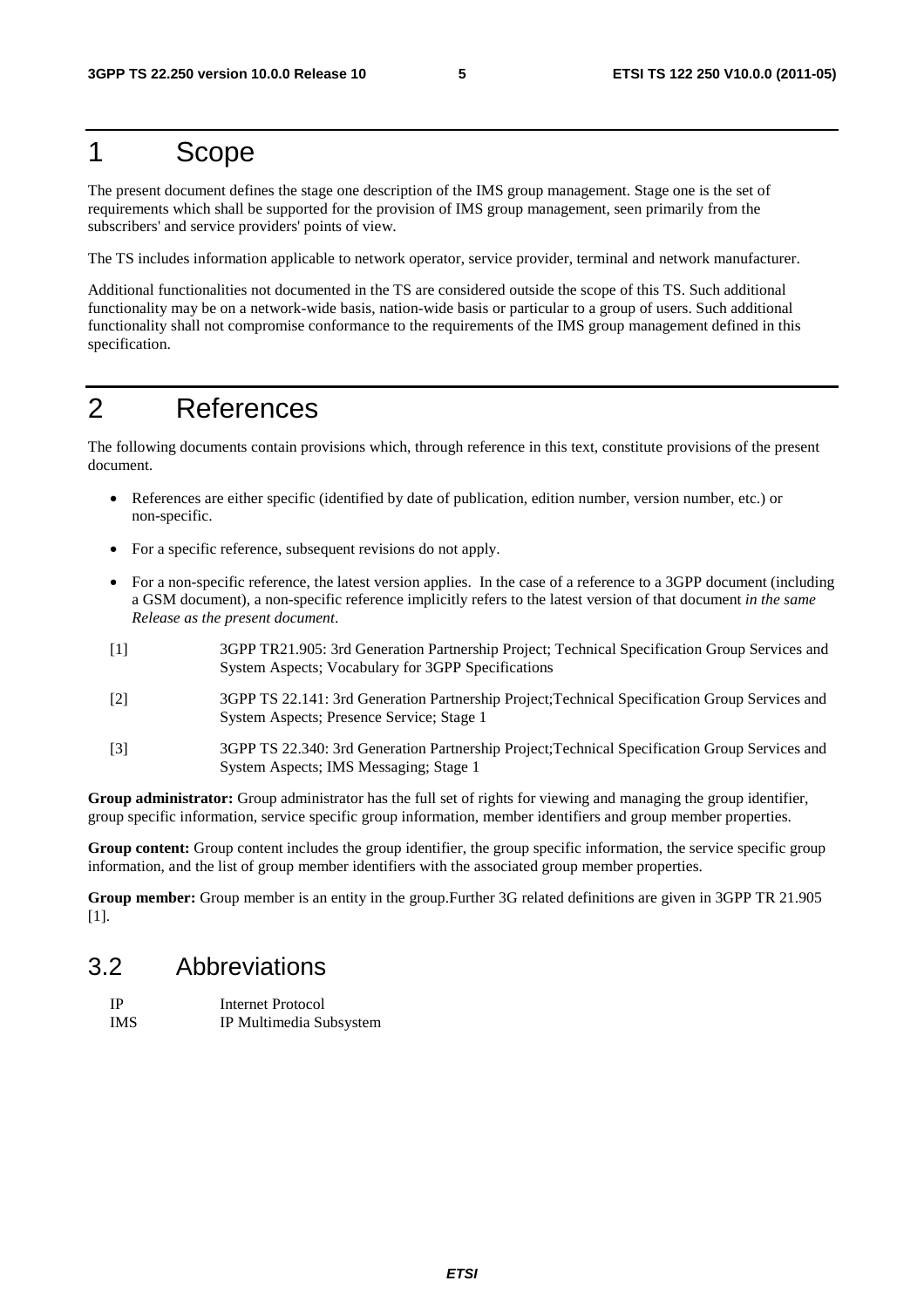# 4 IMS group management

### 4.1 Informative description of group management

This clause has an informative description of the IMS group management and its role in a few service examples. Furthermore, example characteristics of the group will be described to give an overview of a group and its management.

Group as a concept means a group of persons in this context. Groups can be used by group related services such as conference calls, presence service (c.f. 3GPP TS 22.141 [2]) and messaging (c.f. 3GPP TS 22.340 [3]). This description does not cover requirements for group services themselves but only management of the groups that can be utilized by the group related services. The driver for specifying generic group management is twofold: the same group created by user (or service provider) can be used in many services and same group management functions can be utilised independently of the service being used.

In conference call, the control machinery in network would use a group to setup a conference call and distribution of group media. In messaging area, group management could be utilized in chat sessions (Figure 1) and distribution lists (Figure 2). A chat session could be created by joining a group. The message distribution would be handled by the messaging server. The user would send messages to a group and the server would distribute the messages. In the context of presence service, the user could create groups of watchers with the group management features and different presence information would be provided to each of the groups. These are only few examples of possible use of IMS group management and they intend to clarify the scope of group management.



**Figure 1. Example: groups in context of chat service**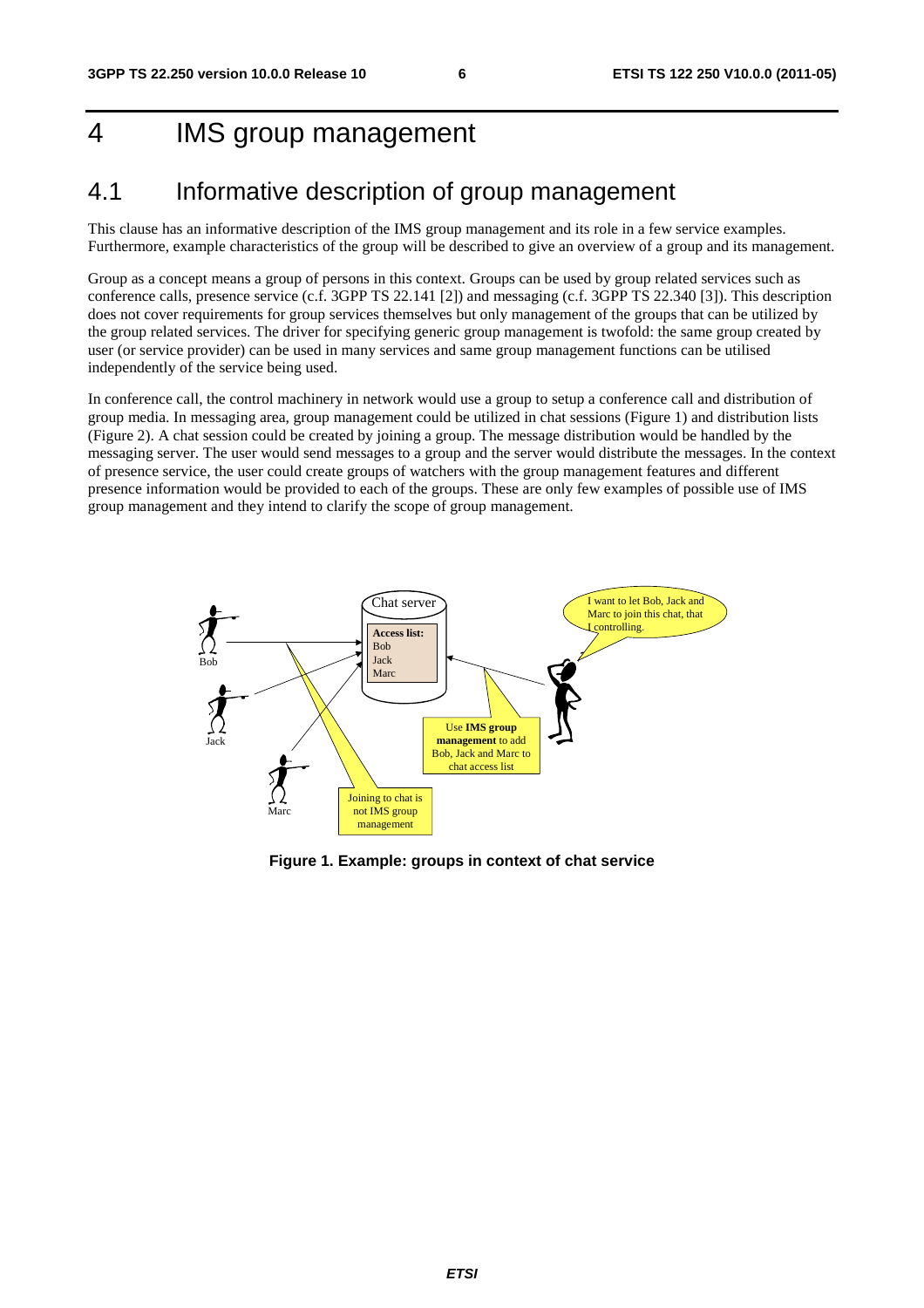

**Figure 2. Example: group used as a message delivery list** 

How the group is used within a service is outside the scope of this document and outside the scope of group management. For example, taking part in a chat session, making a conference call and give access to certain attributes of the presence information are all group service specific issues and therefore outside the scope of group management. However, all of them could use groups managed by generic IMS group management.

The IMS group management is a common set of actions that can be taken by the group administrator of a group or the group members. Typically, the group consists of members who may have varying rights for configuring or seeing the group properties.

# 5 High level requirements

#### 5.1 Group management roles

The IMS group management shall provide the ability for users to create groups that can be utilized in context of different services.

The following roles are identified for IMS Group Management:

a) group administrator;

Group administrator shall always have the full set of rights for viewing and managing the group and member properties. Each group shall have at least one group administrator at all times. The group administrator is not a group member by default. The entity creating a group becomes a group administrator.

b) group member; and

Group member rights shall be assigned by the one who has rights to do that. Group member can be another group.

c) others.

These are services and entities that are external to the group (i.e. not group administrators or members). They may or may not be able to use or access group content depending on the group specific information.

### 5.2 General requirements

The groups controlled by the IMS group management shall be associated with

a) a group identifier;

Each group shall have a globally unique, addressable group identifier, which may be suggested by the group administrator when creating the group. The IMS service provider allocates group identifier. The group identifier is used to refer to a specific group (for example when sending a message, when updating the list of group members…).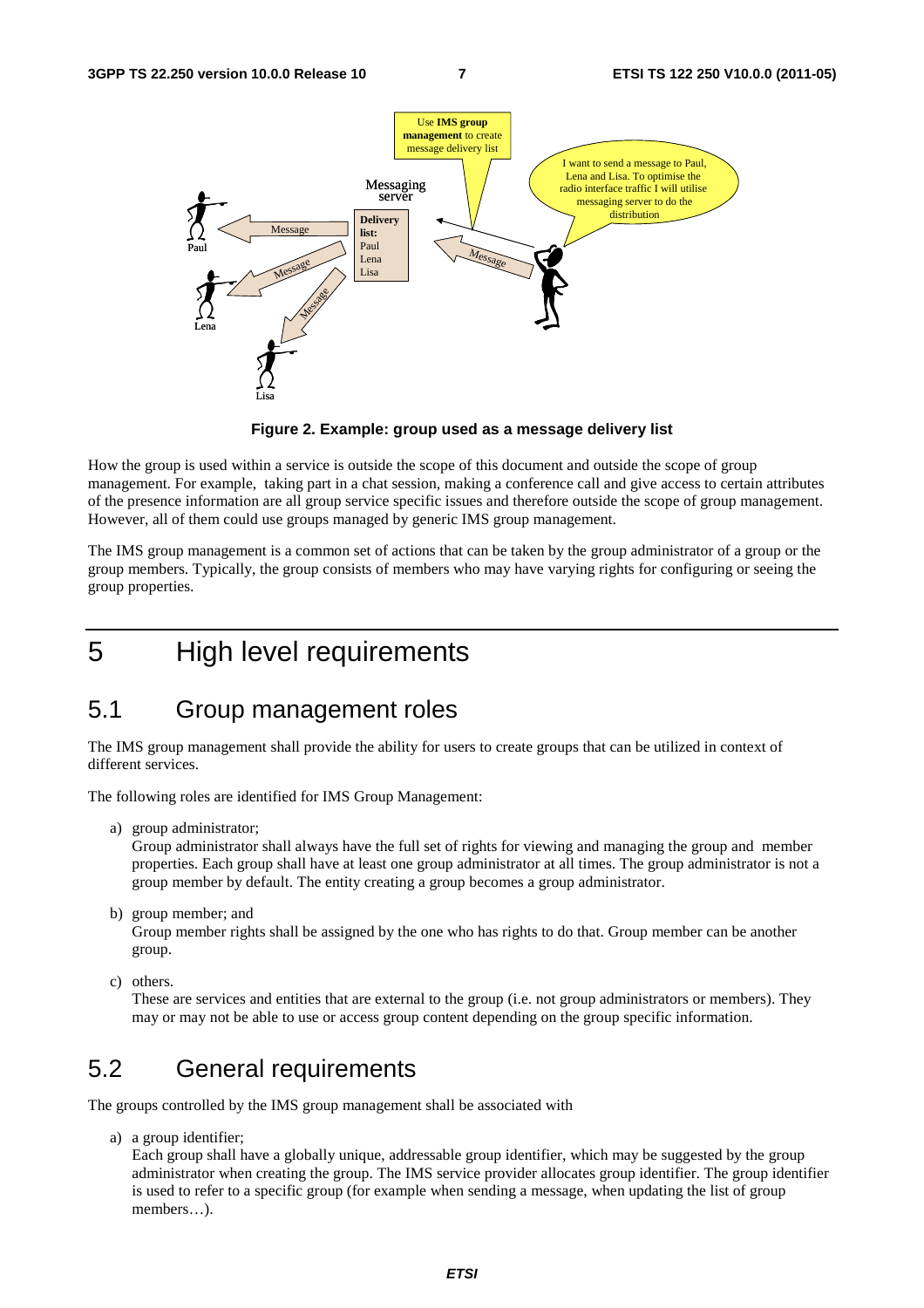- b) group specific information; and Group specific information is divided into two parts
	- 1) group information; and The group information contains informative text. This could be used for example to describe the type and usage of the group.
	- 2) group properties. Group properties are:
		- i) group visibility; and Group visibility defines who are able to see the group identifier when performing a search. The following classes exist:
			- only the group administrators; and
			- the group administrators and the group members.
		- ii) group duration. Once created, a group will exist until either:
			- its expiration time; or
			- administratively removed.
- c) service specific group information.

The service specific group information may give additional information on how the group should be used in the context of a specific service. For example, it may indicate that the group shall be used as an access list in the context of the presence service. Detailed description of the service specific group information is not within the scope of this TS. Possible values can be defined by the terminal manufacturer, operator, service provider, or by other specifications. The service specific group information is transparent to the group management.

### 5.3 Group member requirements

Requirements for the members are

- a) Member identification; and It shall be possible to identify the members of the group based on the
	- 1) member identifier; Each single entityshall have a globally unique, addressable identifier(s).
	- 2) group identifier; or Member can be a another group(s) which is referred with a group identifier(s).
	- 3) commonly known group of entities. Member can be any entity that has defined characteristics in the identifier field.
- b) group member properties.

It shall be possible to associate properties for each group member. Such properties are

- 1) member rights; Each member shall be associated with rights. They define which actions the member is allowed to perform.
- 2) anonymity; and It shall be possible to hide the member identifier.
- 3) service specific member information.

The service specific member information may give additional information on member in the context of a specific service. For example, it may indicate the screen name of the member in context of chat service. Detailed description of the service specific member information is not within the scope of this TS. Possible values can be defined by the terminal manufacturer, operator, service provider, or by other specifications. The service specific member information is transparent to the group management.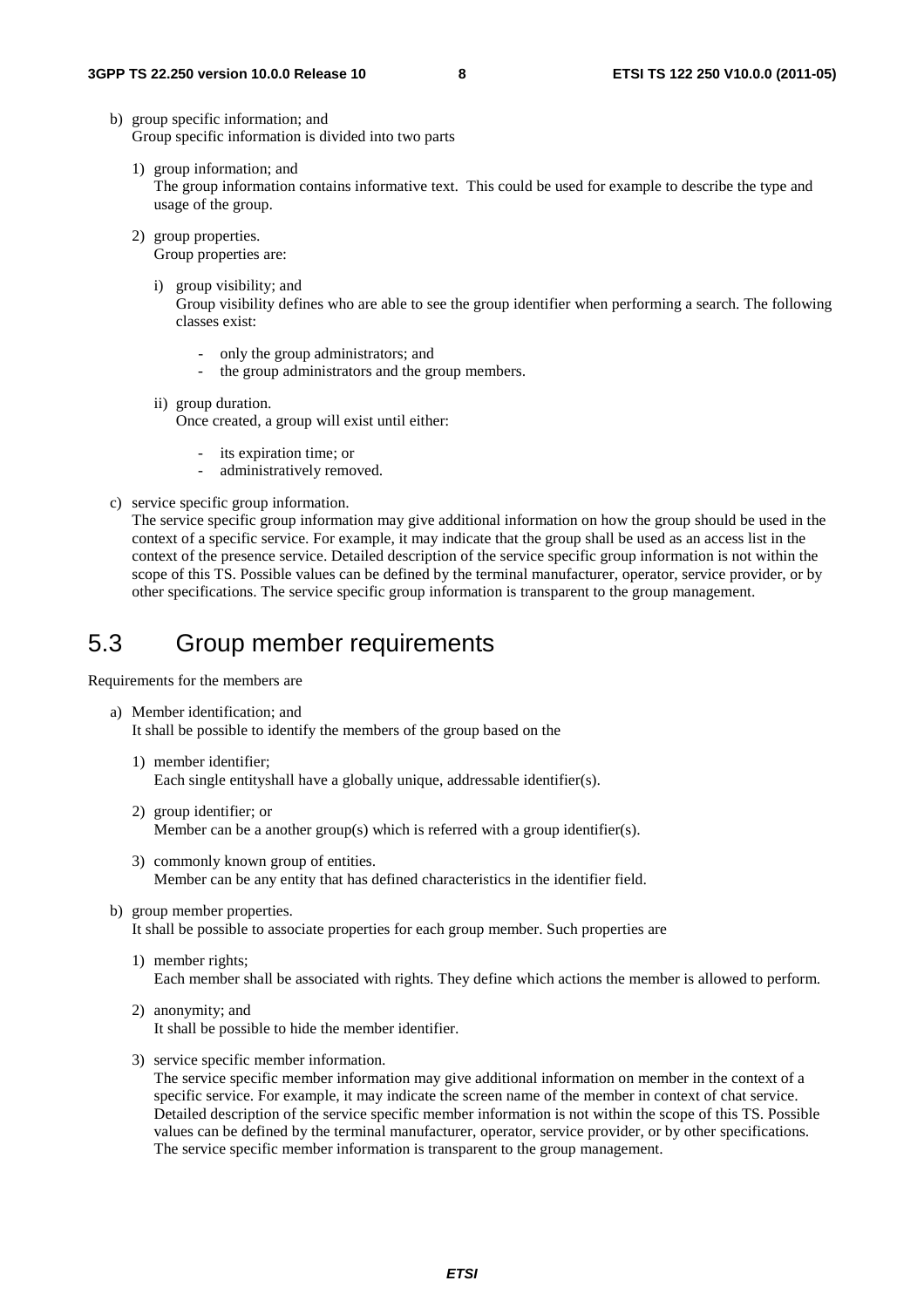#### 5.4 Management requirements

The IMS group management shall provide following capabilities to manage groups. The rights associated to the members control the capabilities they are able to perform. These capabilities are:

a) create a group;

The entity creating a group becomes a group administrator. The administrator shall not become group member by default when creating a group. Further, when creating a group it shall be possible to

- 1) define the members of the group;
- 2) define group specific information;
- 3) define service specific group information; and
- 4) define member properties.
- b) delete a group; It shall be possible to delete a group.
- c) add members to a group; It shall be possible to add members to a group.
- d) get member list of a group; It shall be possible to get the list of all members of a group. In case of nested group only the group identifier of the nested group will be provided.
- e) remove members from a group; It shall be possible to remove members from a group.
- f) get group member identification and group member properties; It shall be possible to get member identification and group member properties.
- g) modify group member properties; It shall be possible to modify group member properties within their rights.
- h) get group specific information and service specific group information; It shall be possible to get group specific information and service specific group information.
- i) modify the group specific information and service specific group information; It shall be possible to modify all group specific information and service specific group information.
- j) simultaneous access from multiple terminals; and It shall be possible to manage groups simultaneously from multiple terminals (e.g. via mobile phone and PC).
- k) Search.

It shall be possible for a user to retrieve the group identifiers of all the groups for which he has the group administrator role within his operator's network.

It shall be possible for a user to retrieve the group identifiers of all the groups for which he has the group member role within his operator's network. If a group is not visible for its group members, then the group identifier will not be revealed to the user.

In both cases the search criteria shall be a text string. It shall be possible to use wild cards as part of the text string.

It shall be possible for authorised users and applications to use the group content. Some parts of the group content may not be revealed (e.g. group properties…).

#### 5.5 Notification and acknowledgement requirements

The rights associated with the group members and administrator(s) may grant them access to some notification features described below.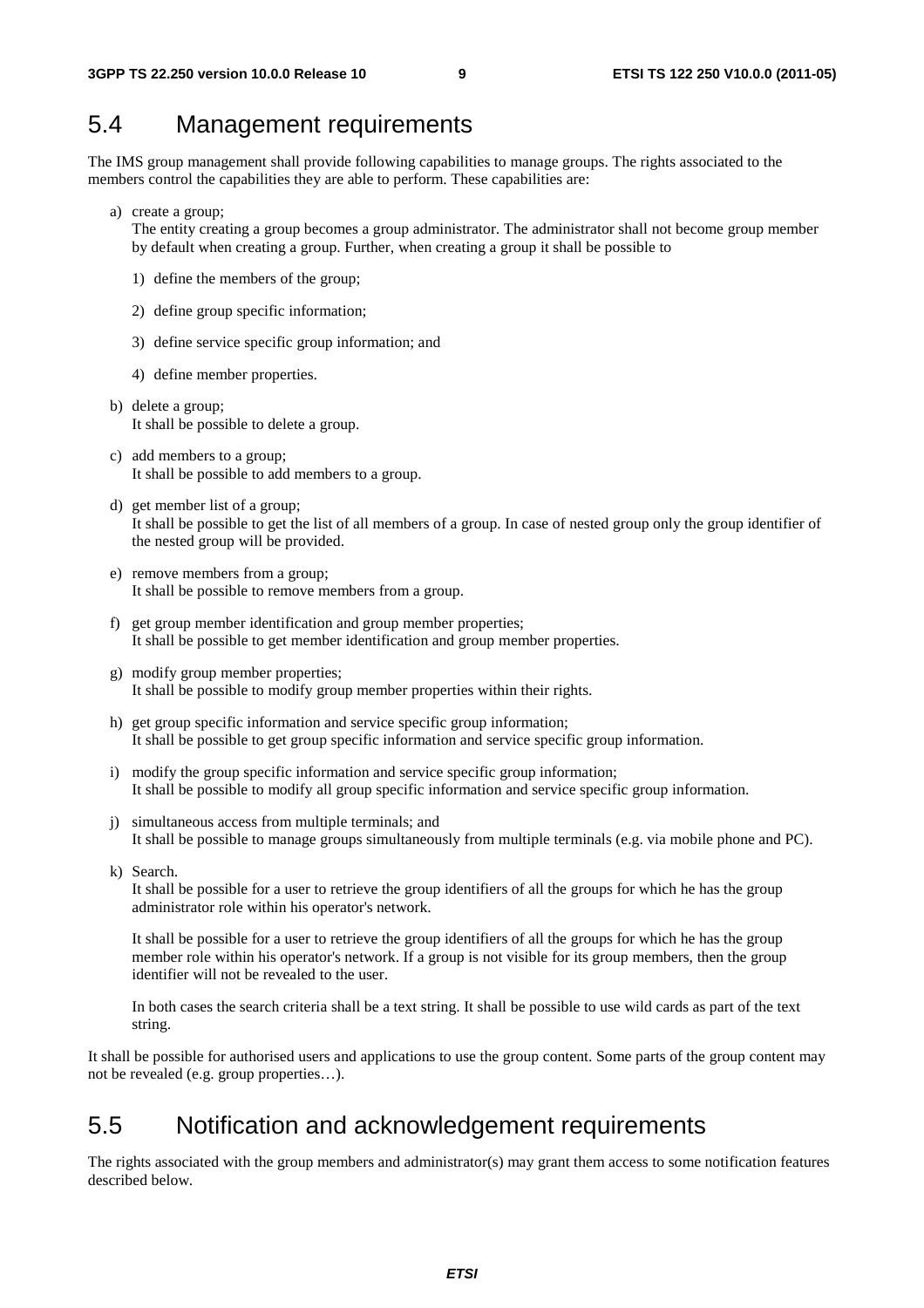It shall be possible for the group members, administrator(s) and authorised users and applications to subscribe to different events concerning the group. When an event occurs the entities interested in that event shall be notified. The notification categories are:

- a) change in group specific information;
- b) change in service specific group information;
- c) change in group members; and This includes also the changes in the number of anonymous members.
- d) change in group member properties.

# 6 Security

The use and access to group content and notification(s) of changes shall be supported in a secure manner. It shall be possible to authenticate and authorise users and applications requesting access to the group content (IMS security and authentication mechanisms may be used). It shall only be possible for the group content and notification(s) of changes to be supplied to the authenticated and authorized users and applications.

The group management shall support measures to detect and prevent attempts to abuse the group content and notification(s) of changes. The integrity of the group content and notification(s) of changes during transfer shall be assured to extent of the network capabilities.

NOTE: In case of non-IMS users using and accessing group content and notification(s) of changes, alternative security mechanisms may be used. Such mechanisms are to be defined by IMS service provider and they are not subject to standardisation. Those mechanisms should ensure the authentication and authorisation of users and applications that access the group content. The mechanisms shall provide integrity and confidentiality during the transport of the group content and notification(s) of changes.

It shall be possible to protect the request of group content and the notification of changes in the group content from attacks (e.g., eavesdropping, tampering, and replay attacks).

# 7 Charging

Charging for IMS group management shall be based on existing IMS charging mechanisms as appropriate.

IMS group management shall be able to support various charging models, including:

- a) pay per transaction;
- b) volume based charging; Charging may be based on the volume of transferred group content.
- c) indirect charging; and Group management may be indirectly charged when it is incorporated as part of a service.
- d) offline charging and online charging.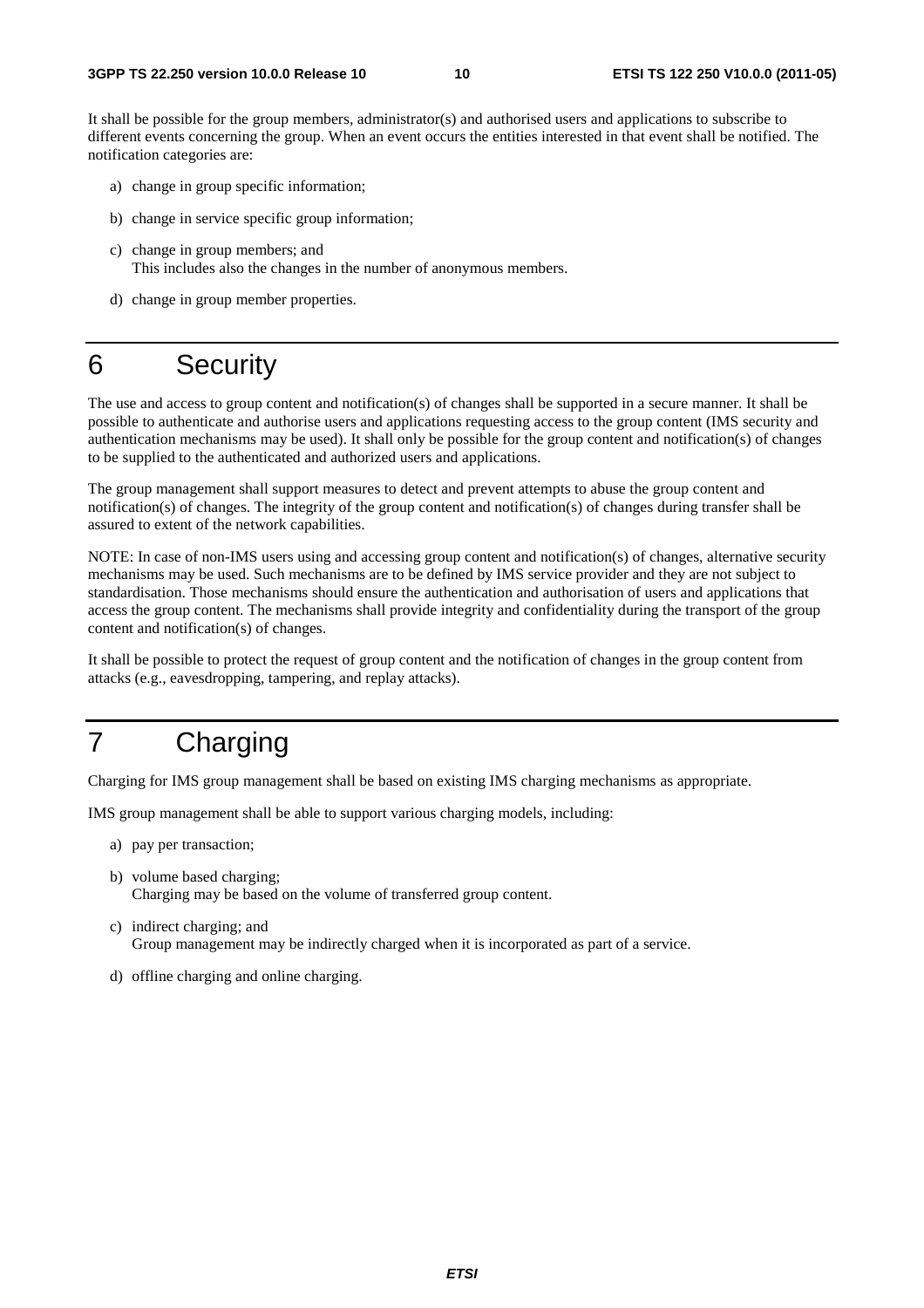# Annex A (informative): Change history

| <b>Change history</b> |                |                |             |           |            |            |                                                                                                                                                                                                                                           |       |            |                     |
|-----------------------|----------------|----------------|-------------|-----------|------------|------------|-------------------------------------------------------------------------------------------------------------------------------------------------------------------------------------------------------------------------------------------|-------|------------|---------------------|
| <b>TSG SA#</b>        | <b>SA Doc.</b> | <b>SA1 Doc</b> | <b>Spec</b> | <b>CR</b> | <b>Rev</b> | <b>Rel</b> | Cat Subject/Comment                                                                                                                                                                                                                       | Old   | <b>New</b> | <b>Work</b><br>Item |
|                       |                |                | ab.cde      |           |            |            | Produced during IMS SWG<br>meeting 8th-12th April, Sophia<br>Antipolis, France                                                                                                                                                            |       | 0.0.0      | <b>IMSGM</b>        |
|                       |                | S1-020751      | 22.250      |           |            |            | Initial content provided to<br>number of clauses and<br>subclauses.                                                                                                                                                                       | 0.0.0 | 0.1.0      | <b>IMSGM</b>        |
|                       |                |                | 22.250      |           |            |            | Definitions added. Group<br>management roles and Group<br>member roles subclauses<br>added. Major revisions in<br>General requirements,<br>Management requirements and<br>Notification and<br>acknowledgement requirements<br>subclauses. | 0.1.0 | 0.2.0      | <b>IMSGM</b>        |
|                       |                |                | 22.250      |           |            |            | Major revisions in General<br>requirements and Notification<br>and acknowledgement<br>requirements subclauses.                                                                                                                            | 0.2.0 | 0.3.0      | <b>IMSGM</b>        |
|                       |                |                | 22.250      |           |            |            | Group roles reduced to two,<br>Introduction, Security and<br>Charging requirements added.                                                                                                                                                 | 0.3.0 | 0.4.0      | <b>IMSGM</b>        |
|                       | SP-<br>020566  |                | 22.250      |           |            |            | Presented for information                                                                                                                                                                                                                 | 0.4.0 | 1.0.0      | <b>IMSGM</b>        |
|                       |                | S1-022042      | 22.250      |           |            |            | Number of editor's notes<br>removed, visibility and search<br>clarified                                                                                                                                                                   | 1.0.0 | 1.1.0      | <b>IMSGM</b>        |
| 12/12/02              | SP-18          | SP-020669      | 22.250      |           |            |            | Raised to version 2.0.0 for<br>presentation for approval at SA<br>#18                                                                                                                                                                     | 1.1.0 | 2.0.0      | <b>IMSGM</b>        |
| 12/12/02              | <b>SP-18</b>   | SP-020669      | 22.250      |           |            |            | Approved at SA #18                                                                                                                                                                                                                        | 2.0.0 | 6.0.0      | <b>IMSGM</b>        |
| 12/06/07              | SP-36          |                | 22.250      |           |            |            | Updated from Rel-6 to Rel-7                                                                                                                                                                                                               | 6.0.0 | 7.0.0      |                     |
| <b>SP-42</b>          |                |                |             |           |            | Rel-8      | Updated from Rel-7 to Rel-8                                                                                                                                                                                                               | 7.0.0 | 8.0.0      |                     |
| SP-46                 |                |                |             |           |            |            | Updated to Rel-9 by MCC                                                                                                                                                                                                                   | 8.0.0 | 9.0.0      |                     |
| 2011-03               |                |                |             |           |            |            | Update to Rel-10 version (MCC)                                                                                                                                                                                                            | 9.0.0 | 10.0.0     |                     |